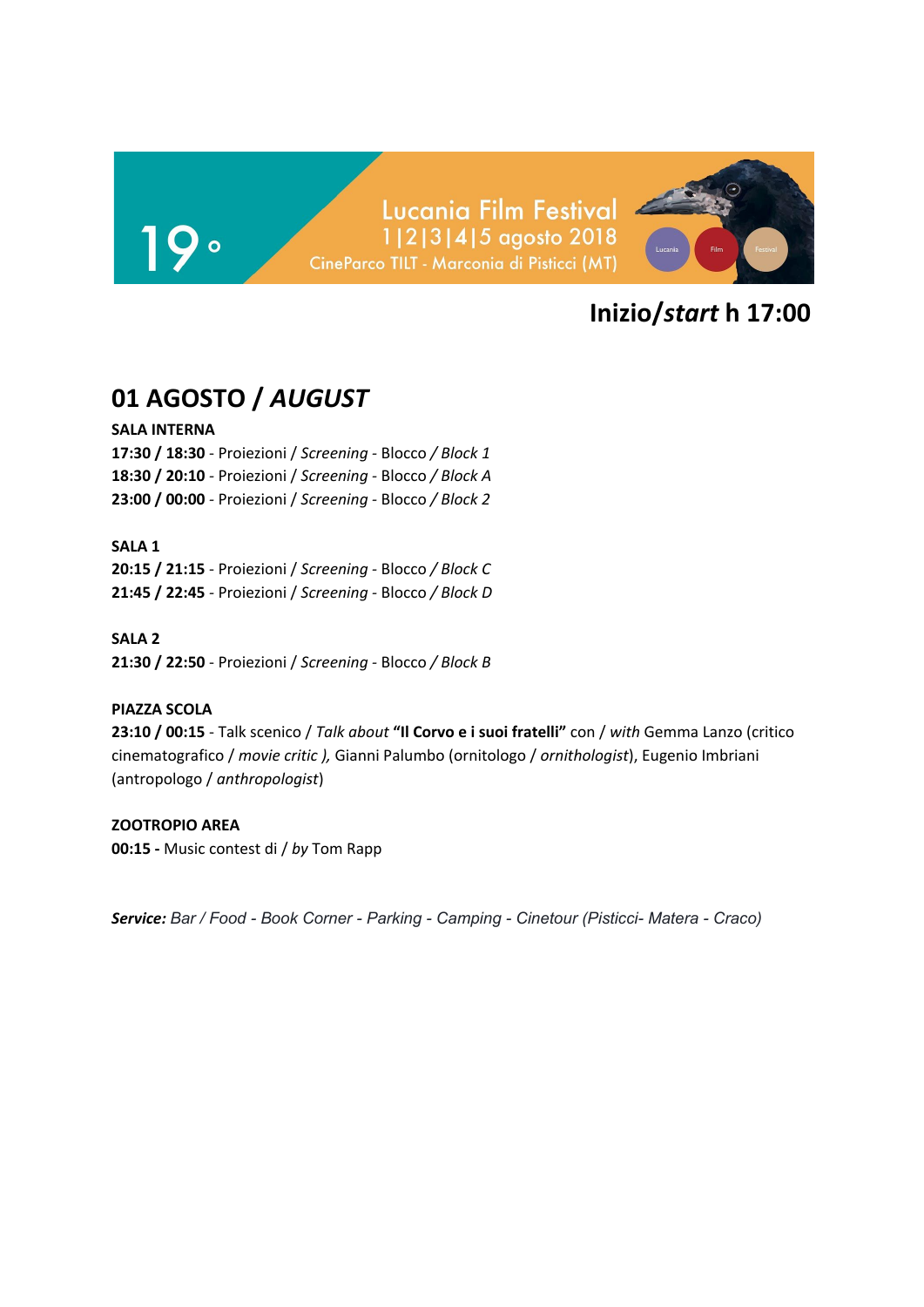

# **02 AGOSTO /** *AUGUST*

### **SALA INTERNA**

**17:30 / 19:15** - Masterclass di / *by* MATTEO GARRONE **19:45 / 20:50** - Proiezioni / *Screening -* Blocco */ Block 5* **21:00 / 22:00** *-* Proiezioni / *Screening -* Blocco */ Block E* **22:00 / 23:00** - Proiezioni / *Screening -* Blocco */ Block 2*

**SALA 1 20:30 / 22:30 -** Proiezioni extra film / *Extra film Screening* "Reality" di / *by* Matteo Garrone

### **SALA 2**

**21:30 / 22:30** - Proiezioni / *Screening -* Blocco */ Block 1*

### **PIAZZA SCOLA**

**23:15 / 00:15** - Lectio Magistralis di / *by* MATTEO GARRONE

### **ZOOTROPIO AREA**

**00:15 -** Music contest di / *by* Seiss - 12KDUBBY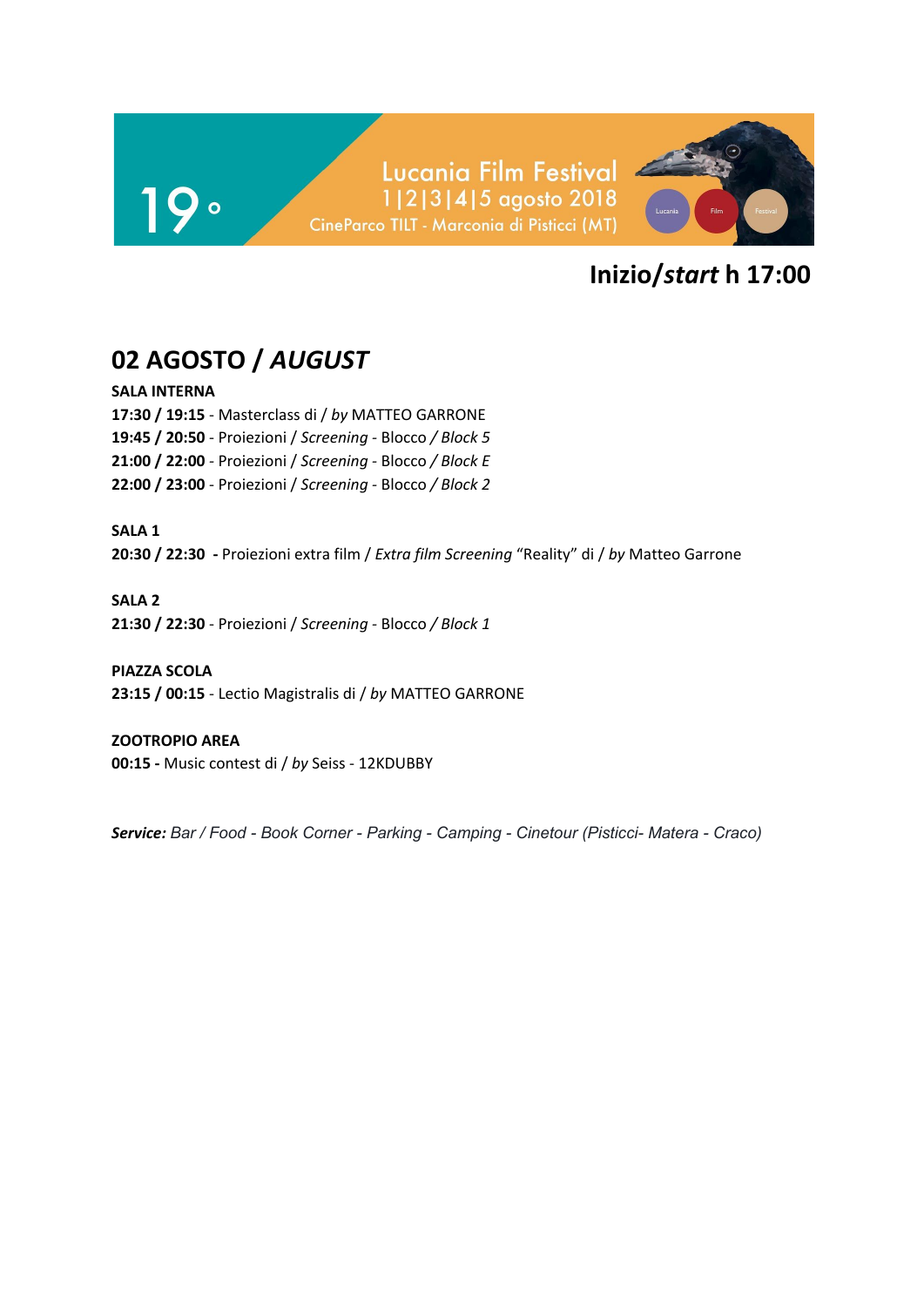

# **3 AGOSTO /** *AUGUST*

### **SALA INTERNA**

**17:30 / 18:30 -** Proiezioni extra film / *Extra film screening* "I Migranti" di / *by* Francesco Paolucci in collaborazione con /*with* Comunità XXIV Luglio - L'Aquila **20:00/ 21:00** - Proiezioni extra film / *Extra film screening* "Infanzia" di / *by* Lubov Osmanoca a cura di */ edited by* Giulia Dunaevskaia (Russia) **21:00 / 22:00** - Proiezioni / *Screening -* Blocco */ Block F* **22:15 / 23:35** Proiezioni / *Screening -* Blocco */ Block B*

### **SALA 1**

**20:00 / 21:00** - Proiezioni / *Screening -* Blocco */ Block 6* **21:30 / 22:30** - Proiezioni / *Screening -* Blocco */ Block 3*

### **SALA 2**

**20:15 / 21:15** - Proiezioni / *Screening -* Blocco */ Block C* **21:45 / 22:55** - Proiezioni / *Screening -* Blocco */ Block 4*

### **PIAZZA SCOLA**

**23:15 / 00:15** - Cine Talk con registi, produttori e giurati del LFF / Talk about with directors and jury member *of LFF*

### **ZOOTROPIO AREA**

**00:15 - Performance / Talkscape** - Narrazioni Sonore / *Sound Stories* di / *by* Costantino Rizzuti e / *and* Delia Dattilo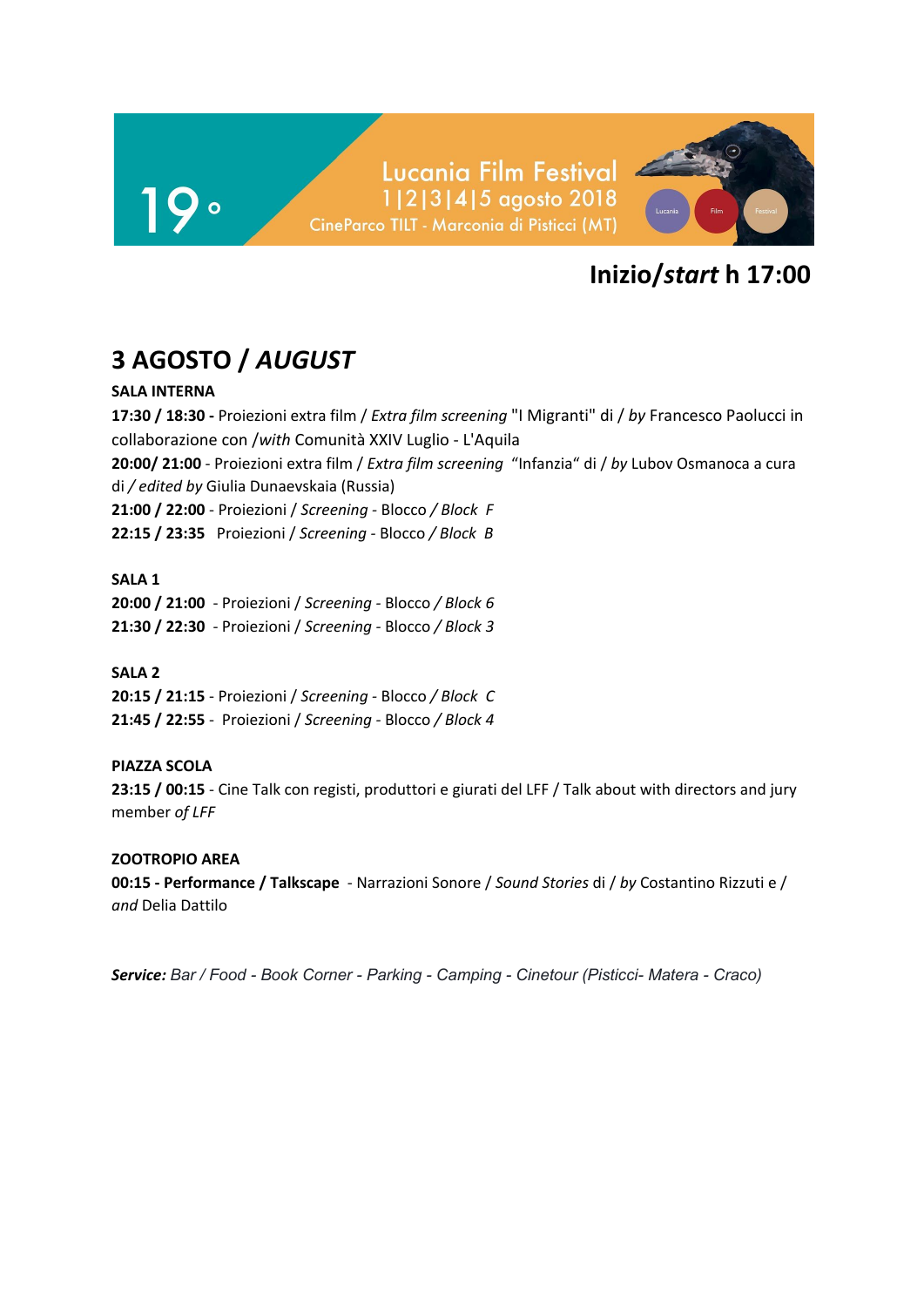

# **4 AGOSTO /** *AUGUST*

### **SALA INTERNA**

**17:30 / 18:30 -** Proiezioni extra film / *Extra film screening* 1967 - Basilicata e Calabria... viste dal cielo! di / *by* Folco Quilici **19:45 / 20:45 -** Cine Talk **"Basilicata Cineturismo Experience"** a cura di / *edited by* Gal Start 2020 con / *with* Giuseppe Marco Albano, Giuseppe Lalinga, Leonardo Braico, Sergio Palomba, Viviana Verri / **Cine Talk "Basilicata 5x5**" con / *with* Francesco Lattarulo, Rocco Calandriello, Mimmo Mezzapesa, Silvio Giordano, Manola Rotunno, Nicola Ragone, Federico Ferrandina, Roberto De Feo, Andrea Gori, Angelica Muredd, Angelo Troiano **21:45 / 23:10** - Proiezioni / *Screening -* Blocco */ Block A*

**23:15 / 00:30** - Proiezioni / *Screening -* Blocco */ Block 7*

**SALA 1**

**20:00 / 21:00** - Proiezioni / *Screening -* Blocco */ Block 3* **21:30 / 22 :30** - Proiezioni / *Screening -* Blocco */ Block F*

**SALA 2 20:15 / 21:15** - Proiezioni / *Screening -* Blocco */ Block 5* **21:45 / 23:00 -** Proiezioni / *Screening -* Blocco */ Block D*

### **PIAZZA SCOLA**

**22:30 / 23:00** - Cine Book Corner - Presentazione del romanzo / *presentation of the novel* di / *by* Fabio Morici "NON SENTIRE IL BUIO" modera / *presents* Sergio Palomba. Letture / *Reading* Fabio Pappacena, Cosimo Frascella

### **ZOOTROPIO AREA**

**00:15 -** Music Contes di / *by* Alea & the SIT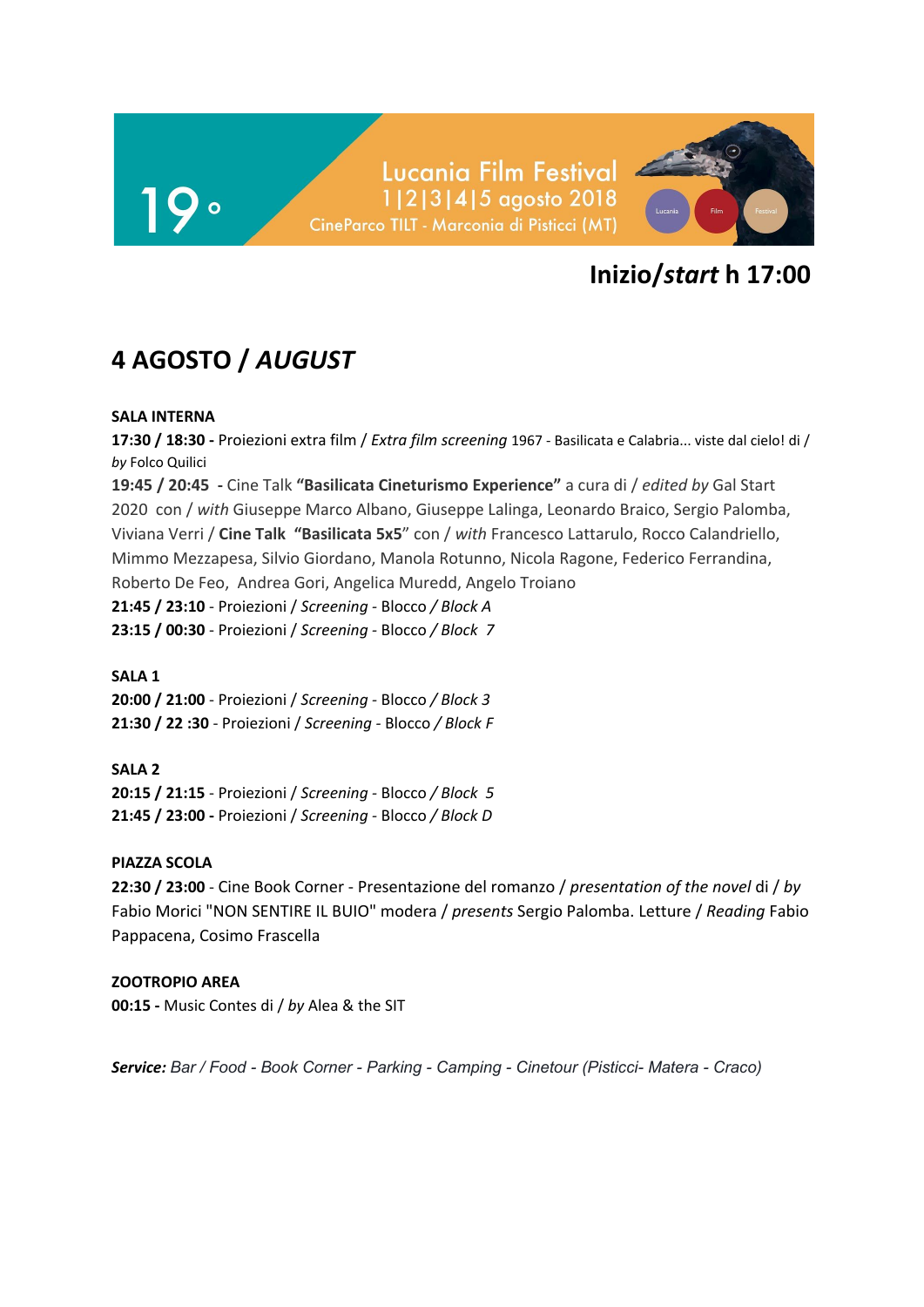

# **05 AGOSTO /** *AUGUST*

**SALA INTERNA 17:30 / 19:15** - Masterclass di / *by* MARCO D'AMORE **20:00 / 21:15** - Proiezioni / *Screening -* Blocco */ Block 7*

**SALA 1**

**21:15 / 22:15** - Proiezioni / *Screening -* Blocco */ Block E*

**SALA 2 21:30 / 22:30** - Proiezioni / *Screening -* Blocco */ Block 6*

**PIAZZA SCOLA 23:00 / 23:15** - Cerimonia di premiazione / *Award ceremony* **23:15 / 00:15** - Lectio Magistralis di / *by* MARCO D'AMORE

**ZOOTROPIO AREA 00:15 -** Music Contes di / *by* Celeste Montorsi e / *and* Dante Fontana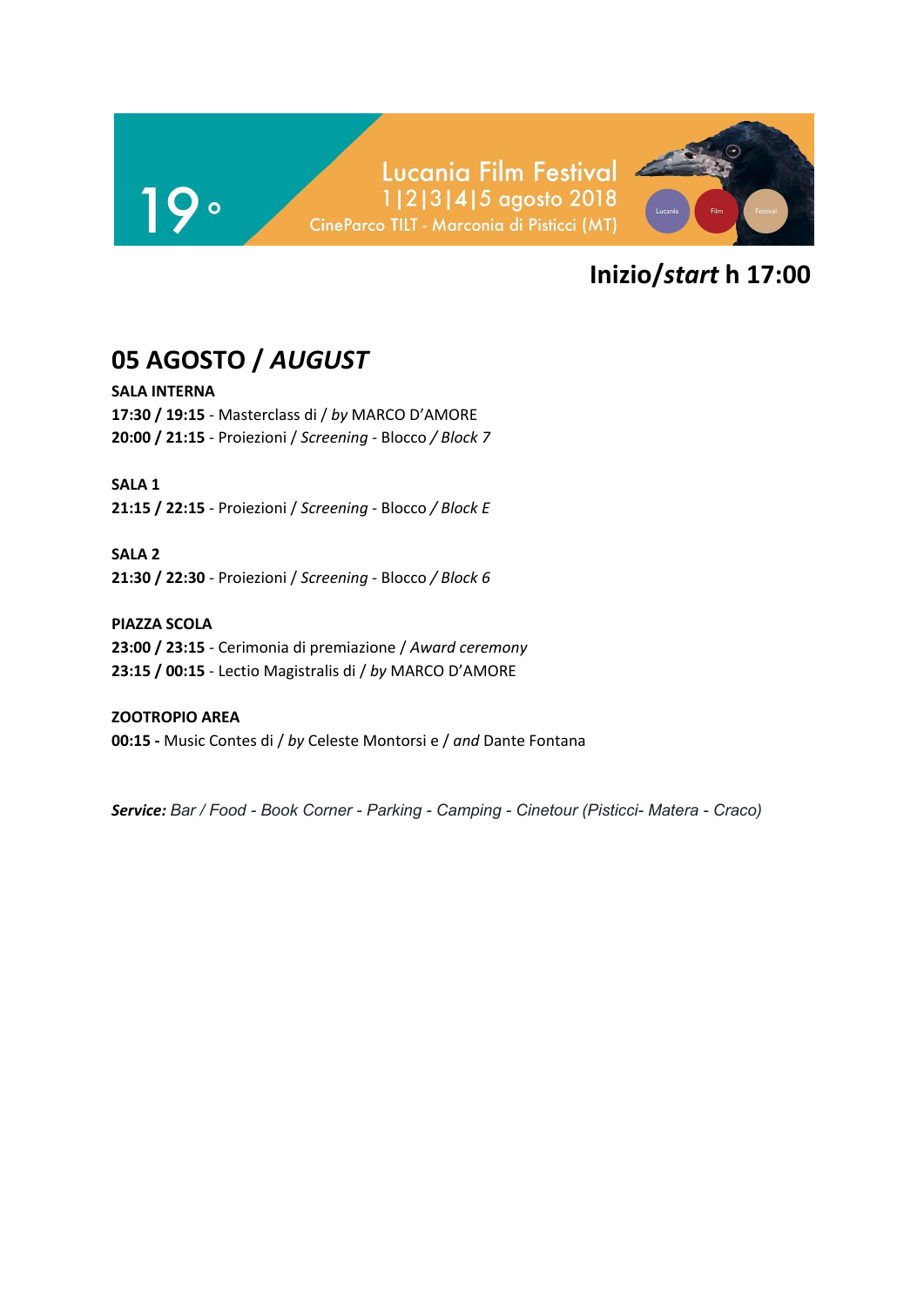### **BLOCCO 1 / BLOCK 1**

ANI - Hate for Sale di/*by* Anna Eijbouts / Netherlands / 3 min FIC - Whole to part di/by Vahid Hosseini Nami/ Iran / 12 min FIC - Terrain vague di/*by* Latifa Said / Portugal / 14 min FIC - La buona Novella di/*by* Sebastiano Luca Insigna / Italy / 15 min SpaIT - 08 giugno '76 di/*by* Gianni Saponara / Italy / 17 min

### **BLOCCO 2 / BLOCK 2**

ANI - Boléro Paprika di/*by* Marc Ménager / France / 20 min

FIC - Nightshade di/*by* Shady El-Hamus / Netherlands / 15 min

DOC - Animal Cinema di/*by* Emilio Vavarella / Italy / 12 min

ANI - Eusebio80 di/*by* Jesús Martínez, Iván Molina / Spain / 9 min

FIC - Walls di/*by* M. Paschke, M. Schuster, F. Dolci / Croatia – Germany – Palestine / 7 min

### **BLOCCO 3/ BLOCK 3**

FIC - Je ne veux pas mourir di/*by* Massimo Loi e Gianluca Mangiasciutti / Italy / 7 min

ANI - Par-dessus Tout di/*by* Lisa Klemenz / France / 10 min

ANI - Overrun di/*by* P. Ropars, A. Derory, D. Thirault, J. Cottard, M. Druaud, A. Zumbihl / France / 7 min

FIC - Captain Adel di/*by* Ameer Albassri / Iraq / 13 min

ANI - Pure white di/*by* Sven Windszus / Germany / 3 min

DOC - Torino '63 di/*by* Noemi Pulvirenti / Italy / 10 min

FIC - One di/*by* Roman Sinitsyn / Russia / 7 min

### **BLOCCO 4 / BLOCK 4**

ANI - The Theory Of Sunset di/*by* Roman Sokolov / Russia / 9 min

SpaIT - Stella 1 di/*by* Roberto D'Ippolito e Gaia Bonsignore / Italy / 15 min

SpaIT - Stai Sereno di/*by* Daniele Stocchi / Italy / 5 min

SpaIT - La Pace dannata di/*by* Adelaide Dante De Fino / Italy / 14 min

SpaIT - Kolossal di/*by* Antonio Andrisani / Italy / 11 min

FIC - La giornata di/*by* Pippo Mezzapesa / Italia / 11 min

### **BLOCCO 5 / BLOCK 5**

ANI - The Big Cockroach di/*by* Sonia Melamud / Russia / 8 min

FIC - Notre famille di/*by* Terence Chotard / 19 min

ANI - Maria and 7 Dwarfs di/*by* Riho Unt / Estonia / 12 min

FIC - State of emergency motherfucker di/*by* Sébastien Petretti / Belgium / 5 min

FIC - Wall di/*by* Chang, Su-Hwa / Taiwan / 5 min

DOC - Hombre negro sin identificar di/*by* Javier Extremera / Spain / 16 min

### **BLOCCO 6 / BLOCK 6**

FIC - Take my breath away di/*by* G.Endres de Oliveira / Germany 8 min

FIC - Borders di/*by* Andra Chirac / Romania / 24 min

DOC - Almost together di/*by* Pauline Zapolska / Czech republic / 17 min

ANI - Don Ruperto di/*by* Irma Orozco / Germany / 11 min